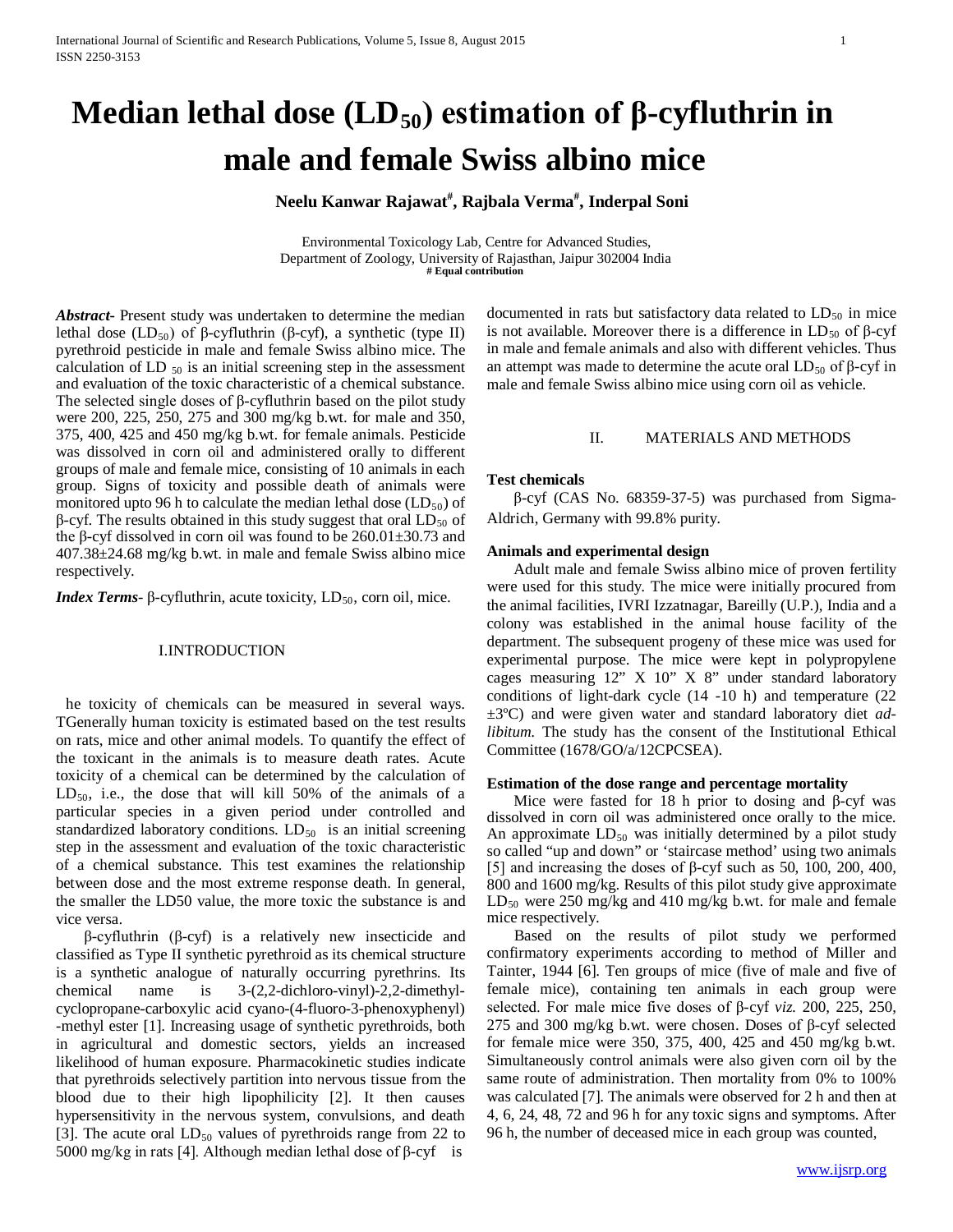and percentage of mortality was calculated using the graphical method given by Miller and Tainter [6].

#### III. RESULTS

# **Toxicity symptoms**

Initially, at 50 mg/kg dose of β-cyf did not produce any significant toxic effects. However, at 800 and 1600 mg/kg, animal showed signs of toxicity. Common symptoms of pyrethroid poisoning such as burying the head in saw dust, abnormal gait, dullness, lethargy and hair shedding were exhibited by the treated animals of both sexes.

# **Conversion of percentage mortalities to probits and** calculation of  $\overline{LD}_{50}$

The number of deceased mice of both sexes was recorded at each dose level of β-cyf (Table 1 and 2). The percentage of animals that died at each dose was then transformed to probit using Finney's method (Table 3).

**Table-1 Results of the lethal doses of β-cyf for the**  determination of  $LD_{50}$  after oral intubation in male **Swiss albino mice (n=10).**

| Group | Dose    | <b>Log Dose</b> | % Dead | <b>Probits</b> |  |
|-------|---------|-----------------|--------|----------------|--|
|       | (mg/kg) |                 |        |                |  |
|       | 200     | 2.30            | 20     | 4.16           |  |
| 2     | 225     | 2.35            | 30     | 4.48           |  |
| 3     | 250     | 2.39            | 40     | 4.75           |  |
|       | 275     | 2.43            | 50     | 5.00           |  |
|       | 300     | 2.47            | 70     | 5.52           |  |

In the present case, for male mice  $Log LD_{50}$  is 2.415 (Fig. 1) and calculated  $LD_{50}$  is 260.01 mg/kg b.wt. and for female mice Log LD50 is 2.61 (Fig. 2) and LD50 is 407.38 mg/kg were obtained. The SE of the  $LD_{50}$  was calculated using the following formula [8].

$$
Approx. SE of LD50 = \frac{(Log LD84-Log LD16)}{\sqrt{2N}} \quad ...(1)
$$

**Table-2 Results of the lethal doses of β-cyf for the determination of LD50 after oral intubation in female Swiss albino mice (n=10).**

| Group | <b>Dose</b> | <b>Log Dose</b> | % Dead | <b>Probits</b> |  |
|-------|-------------|-----------------|--------|----------------|--|
|       | (mg/kg)     |                 |        |                |  |
|       | 350         | 2.54            | 20     | 4.16           |  |
| 2     | 375         | 2.57            | 30     | 4.48           |  |
| 3     | 400         | 2.60            | 40     | 4.75           |  |
| 4     | 425         | 2.62            | 60     | 5.25           |  |
| 5     | 450         | 2.65            | 70     | 5.52           |  |

The Probits of 84 and 16 from Table 3 are 5.99 and 4.01 (approximately 6 and 4), respectively and N is the number of animals in each group is 10. In male mice the log LD values for the probits 6 and 4 are obtained from the line on the graph in Fig. 1, which, in the present case are 2.51 and 2.27 and their antilog are 323.59 and 186.20. In case of female mice they are 2.66 and 2.54 and their antilog are 457.08 and 346.73. Applying these values in formula (1), The SE of  $LD_{50}$  is 30.73 and 24.68 for male and female mice respectively. Therefore,  $LD_{50}$  of  $\beta$ - cyf in corn oil for male mice is  $260.01 \pm 30.73$  and  $407.38 \pm 24.68$  when given orally, with 95% confidence interval.

| $\bf{0}$                 |      | $\mathbf{2}$ | 3    | $\boldsymbol{4}$ | 5    | 6    | 7    | 8    | 9    |
|--------------------------|------|--------------|------|------------------|------|------|------|------|------|
| $\overline{\phantom{a}}$ | 2.67 | 2.95         | 3.12 | 3.25             | 3.36 | 3.45 | 3.52 | 3.59 | 3.66 |
| 3.72                     | 3.77 | 3.82         | 3.87 | 3.92             | 3.96 | 4.01 | 4.05 | 4.08 | 4.12 |
| 4.16                     | 4.19 | 4.23         | 4.26 | 4.29             | 4.33 | 4.36 | 4.39 | 4.42 | 4.45 |
| 4.48                     | 4.50 | 4.53         | 4.56 | 4.59             | 4.61 | 4.64 | 4.67 | 4.69 | 4.72 |
| 4.75                     | 4.77 | 4.80         | 4.82 | 4.85             | 4.87 | 4.90 | 4.92 | 4.95 | 4.97 |
| 5.00                     | 5.03 | 5.05         | 5.08 | 5.10             | 5.13 | 5.15 | 5.18 | 5.20 | 5.23 |
| 5.25                     | 5.28 | 5.31         | 5.33 | 5.36             | 5.39 | 5.41 | 5.44 | 5.47 | 5.50 |
| 5.52                     | 5.55 | 5.58         | 5.61 | 5.64             | 5.67 | 5.71 | 5.74 | 5.77 | 5.81 |
| 5.84                     | 5.88 | 5.92         | 5.95 | 5.99             | 6.04 | 6.08 | 6.13 | 6.18 | 6.23 |
| 6.28                     | 6.34 | 6.41         | 6.48 | 6.55             | 6.64 | 6.75 | 6.88 | 7.05 | 7.33 |
|                          |      |              |      |                  |      |      |      |      |      |

# **Table-3 Transformation of percentage mortalities to probit.**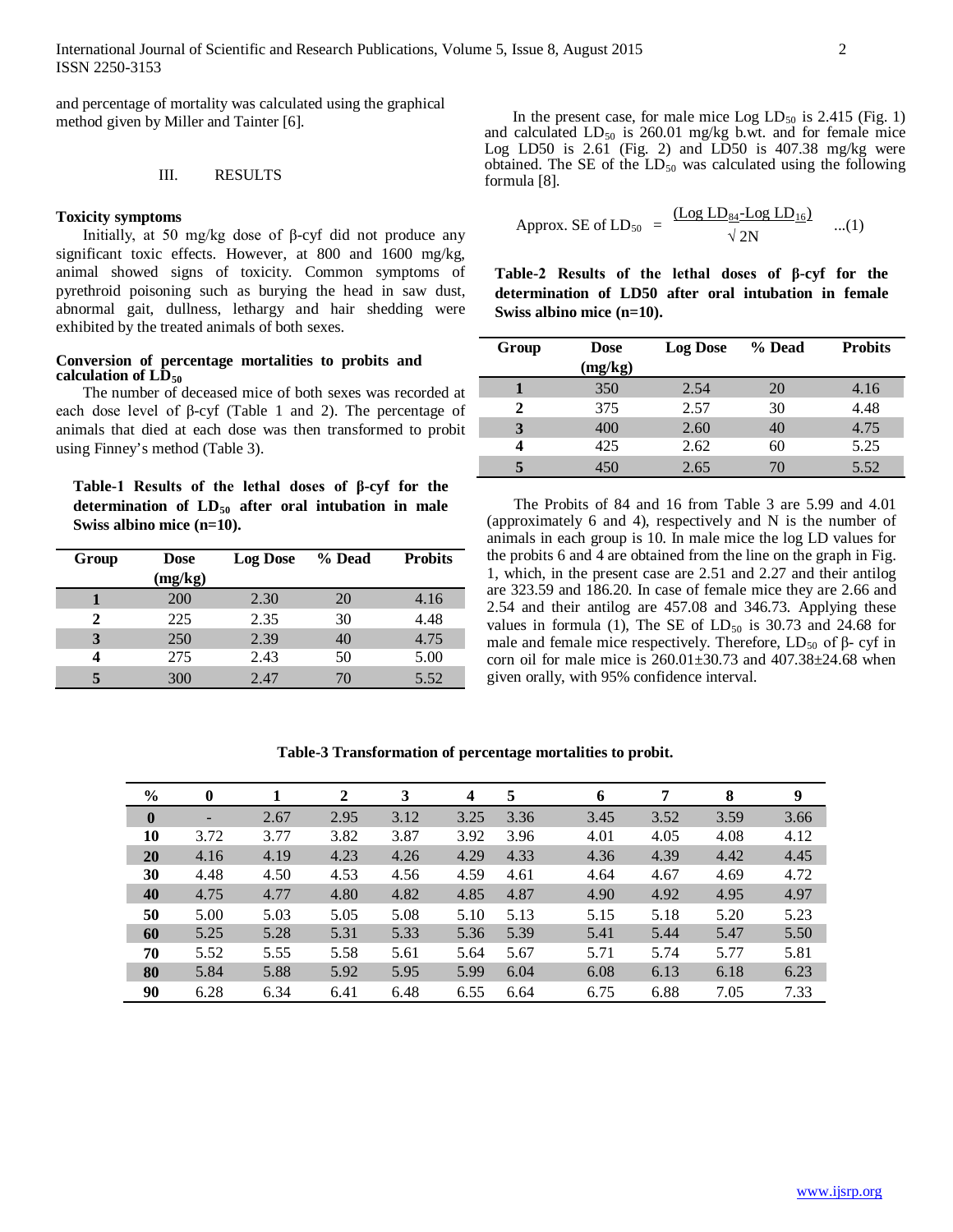

**Figure 1: Graph showing Log doses versus probit from Table 3 for calculation of oral median lethal dose of β-cyf in male Swiss albino mice.**



**Figure 2: Graph showing Log doses versus probit from Table 3 for calculation of oral median lethal dose of β-cyf in female Swiss albino mice.**

### IV. DISCUSSION

Extensive use of pesticides in agriculture creates risk of environmental pollution as well as the life of the common man [9]. In this chemical era it is very important to know the  $LD_{50}$  of the pesticide before using it in the fields as excessive dose of pesticide may cause acute toxicity. In the present study, we investigated the acute toxicity of single oral dose of β-cyf, a synthetic pyretrhroid in male and female mice as a part to determine median lethal dose. β-cyf was dissolved in corn oil and administered to male and female Swiss albino mice at different dose levels according to the recommendation of OECD/OCED Guidelines (2001) [10]. Common symptoms of pyrethroid poisoning such burying the head in saw dust, abnormal gait, dullness, lethargy and hair shedding were exhibited by both sexes of the treated animals at the dose levels of 800 and 1600 mg.kg b.wt. Single dose of β-cyf at 50 mg/kg did not show any toxic signs or behavioral alterations, hence it is considered as No Observed Adverse Effect Level (NOAEL). The results of this study suggest that oral  $LD_{50}$  of the β-cyf was found to be 260.01±30.73 and 407.38±24.68 mg/kg b.wt. in male and female Swiss albino mice respectively.

The acute oral toxicity of  $\beta$ -cyf is highly variable dependent on factors such as vehicle used and test animal sex. According to

EMEA reports (2000) oral  $LD_{50}$  values in male rats for cyfluthrin in polyethylene glycol, corn oil and cremophor were 600, 250 and 15 to 20 mg/kg b.wt. respectively [11]. In female rats  $LD_{50}$ value was approximately 1200 mg/kg b.wt. in polyethylene glycol. In mice oral  $LD_{50}$  of cyfluthrin in polyethylene glycol was reported 291 mg/kg b.wt. for male and 609 mg/kg b.wt. for female [11].

LD<sub>50</sub> of β-cyf in water was reported in male rats after 96 h treatment to be 354.8 mg/kg b.wt. by Singh et al. (2009). They also revealed that exposure of rats to  $β$  -cyf caused extensive changes in neurosomatic, neurochemical and neurobehavioural parameters [12]. Formulated β-cyf shows wide divergence in toxicity among bird species and estimated median lethal dose were 170, 2234, 2271 and 500 mg/kg b.wt. for canaries, shiny cowbirds, eared doves [13] and quail [14] respectively.

However, published experimental work on β-cyf toxicity in mice is limited specially with corn oil as a vehicle. Moreover, we found a difference in median lethal dose of β-cyf in male and female mice, therefore it is essential to determine LD50 in both sexes separately. However, it is concluded that, the overall result of the present study clearly demonstrates that oral LD50 of the  $\beta$ -cyf using vehicle corn oil is as  $260.01\pm30.73$  and 407.38±24.68 mg/kg b.wt. in male and female Swiss albino mice respectively.